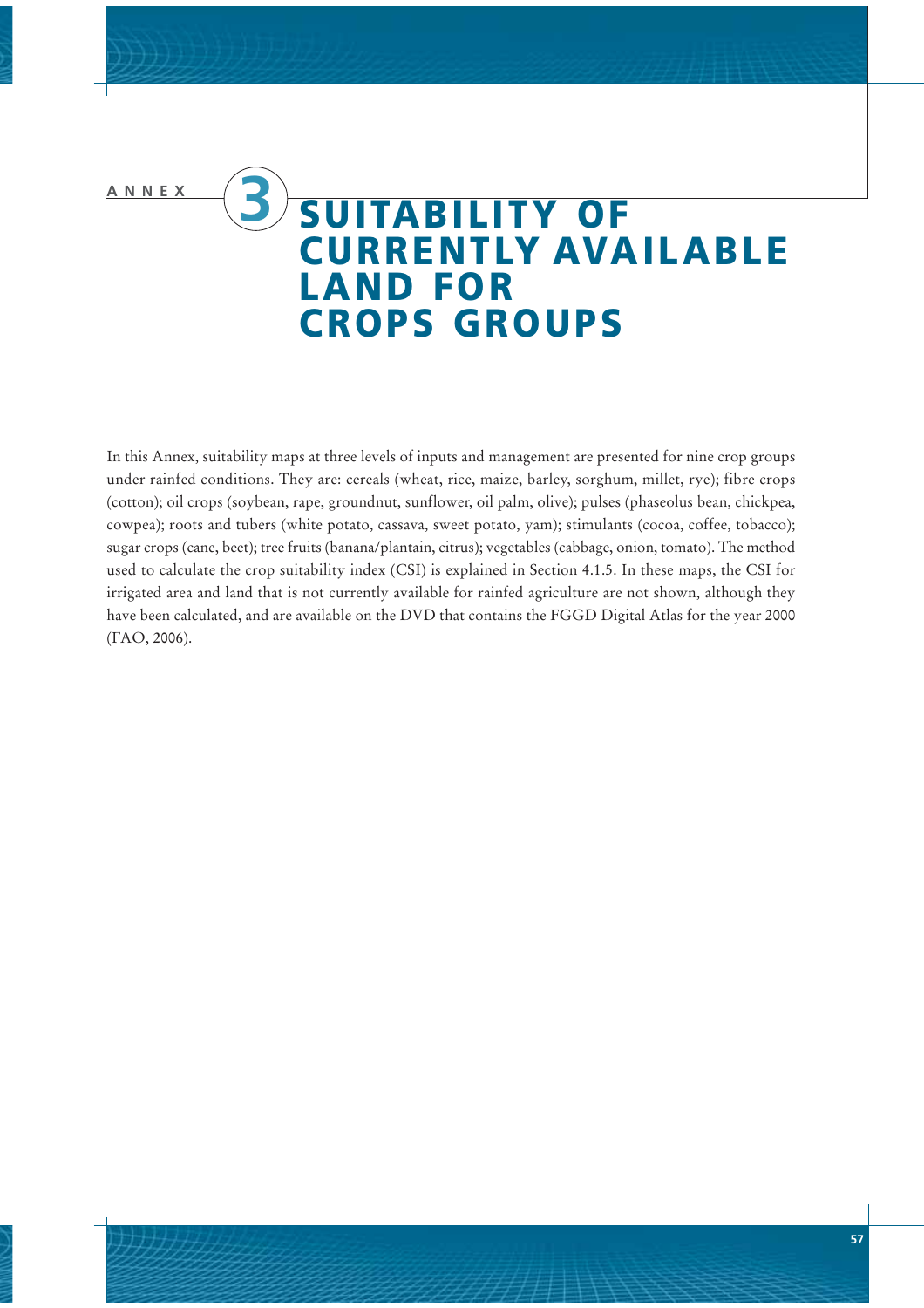MAP A3.1a **Suitability of currently available land for cereals (low level of inputs)**



MAP A3.1b **Suitability of currently available land for cereals (intermediate level of inputs)**







MAPPING BIOPHYSICAL FACTORS THAT INFLUENCE AGRICULTURAL PRODUCTION AND RURAL VULNERABILITY VULNER ∢ RUR AND CTION PRODU AGRICULTURAL INFLUENCE  $H$  A T  $\overline{a}$ ORS  $\frac{1}{\sqrt{2}}$  $F$  A **3 1 0 P H Y S I C A L**  $\circ$ z  $\overline{z}$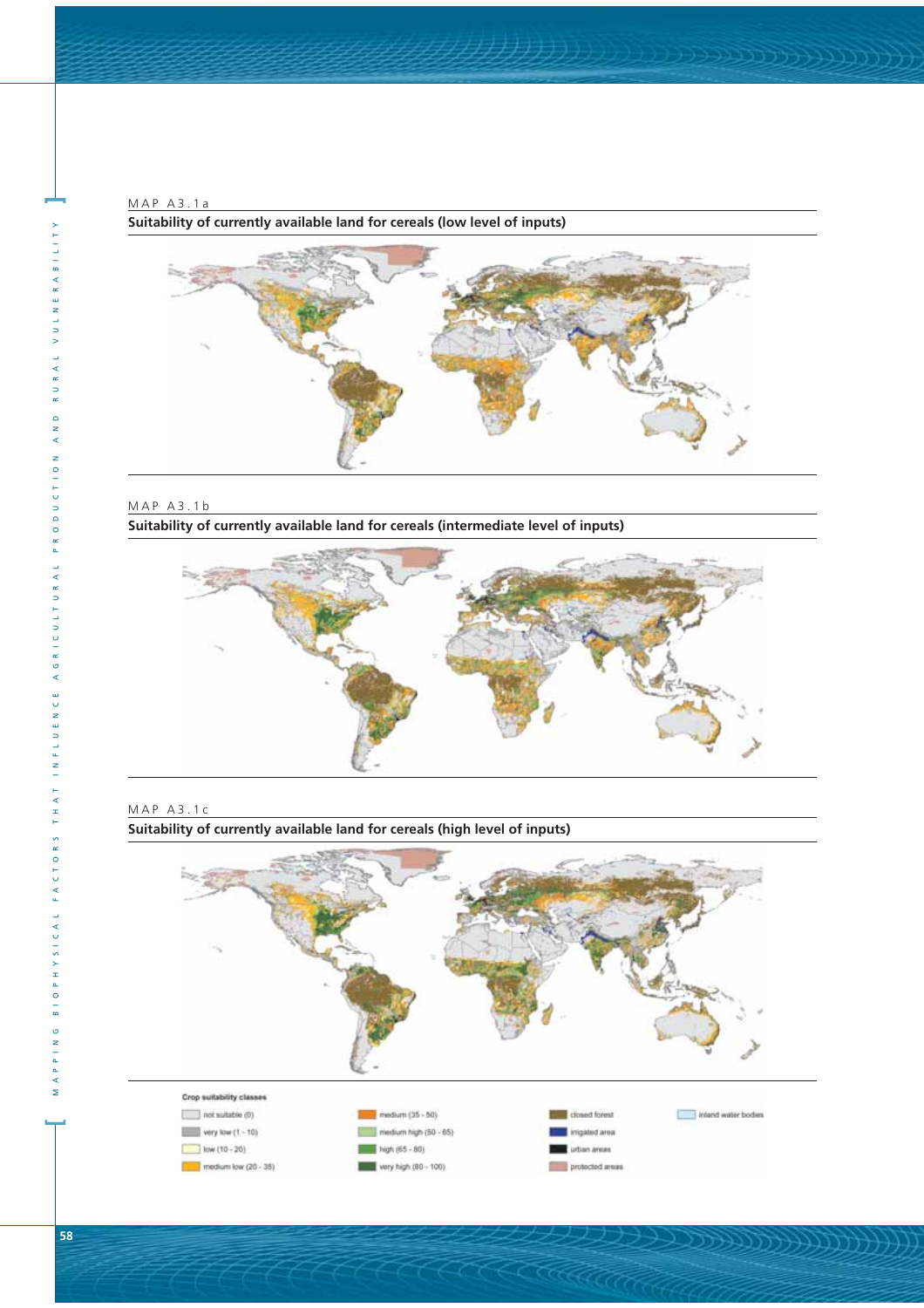

MAP A3.2b **Suitability of currently available land for fibre crops (Intermediate level of inputs)**

MAP A3.2a





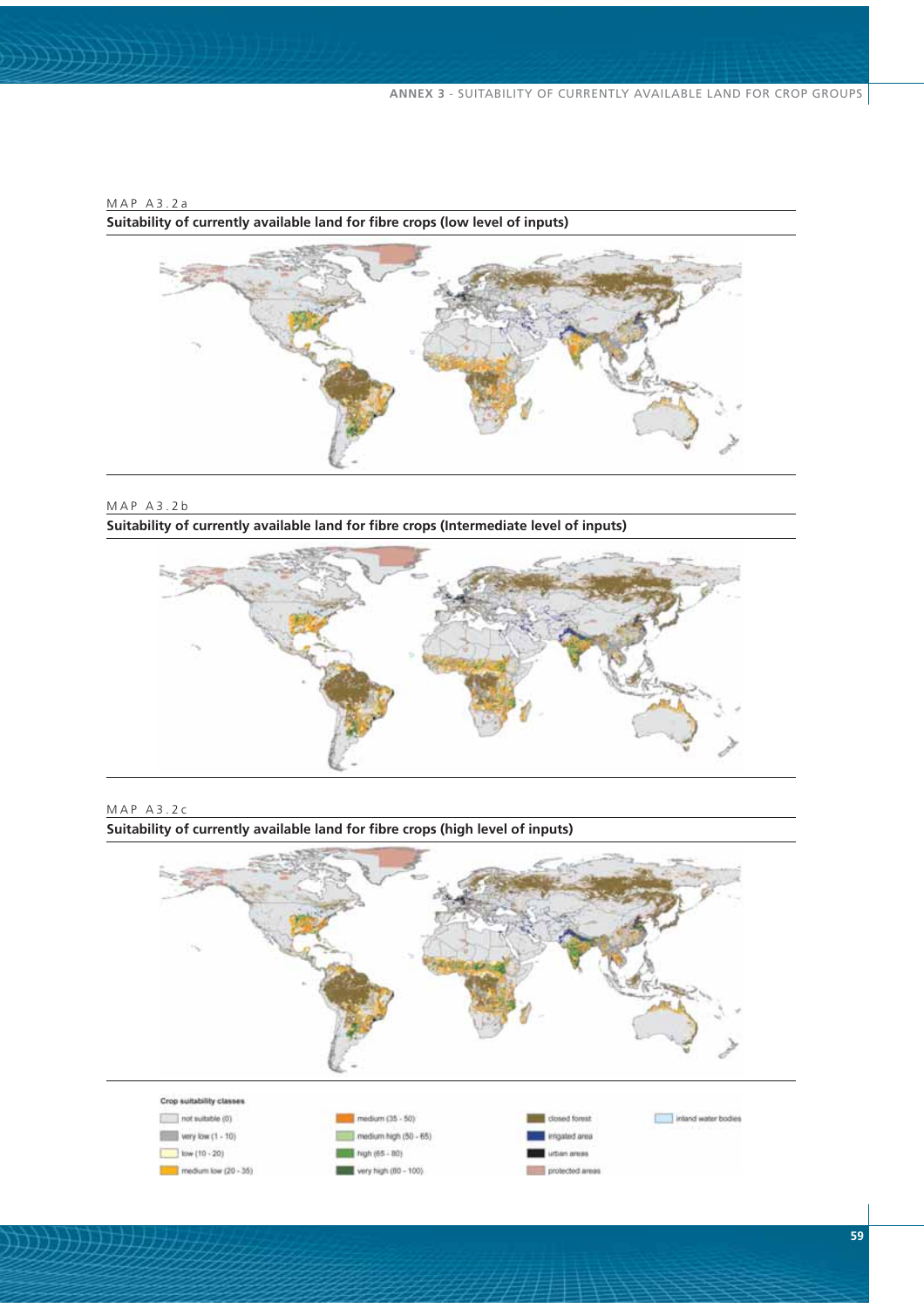MAP A3.3a **Suitability of currently available land for fibres (low level of inputs)**



MAP A3.3b **Suitability of currently available land for fibres (Intermediate level of inputs)**







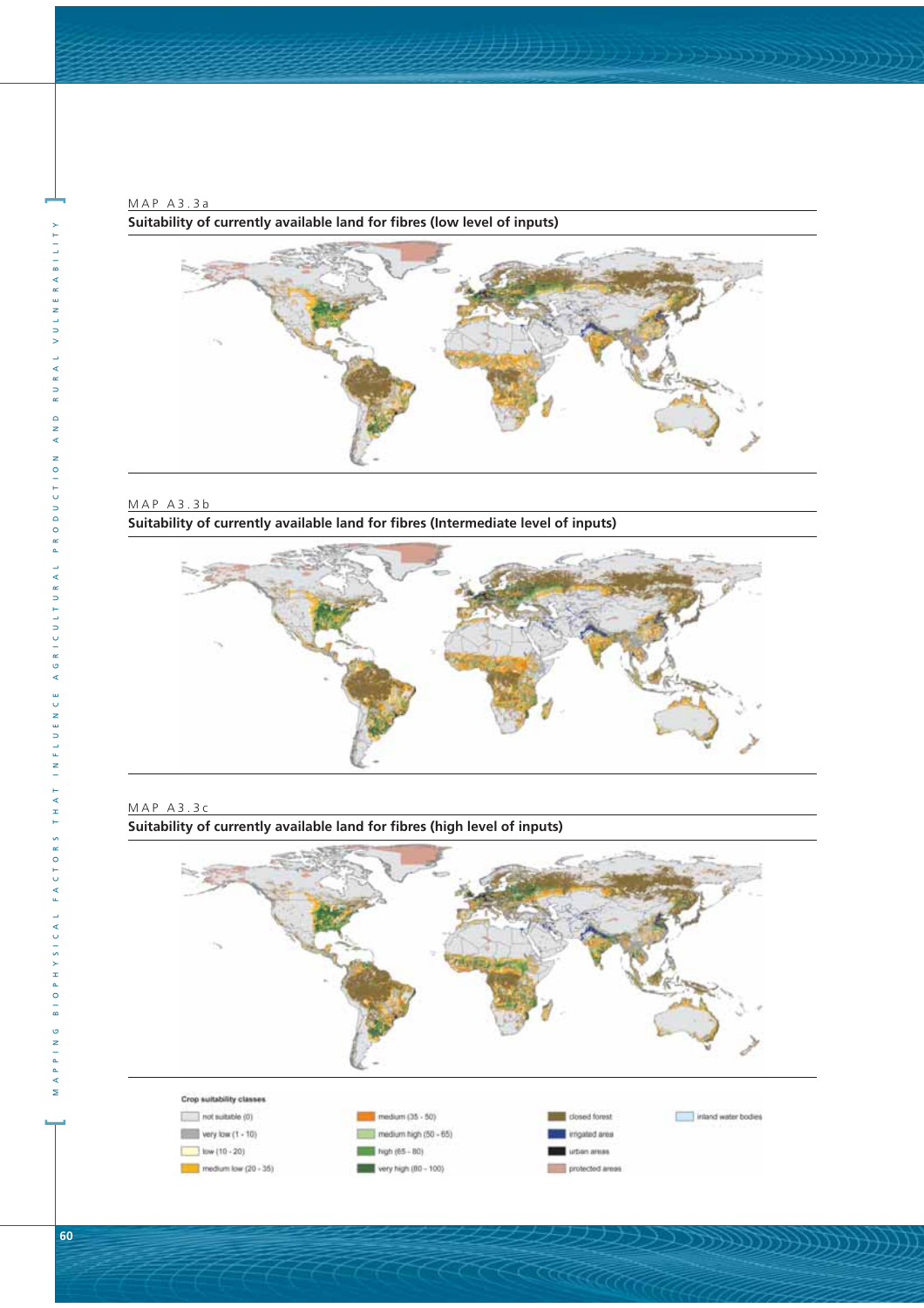

MAP A3.4b **Suitability of currently available land for oil crops (Intermediate level of inputs)**





**Suitability of currently available land for oil crops (high level of inputs)**

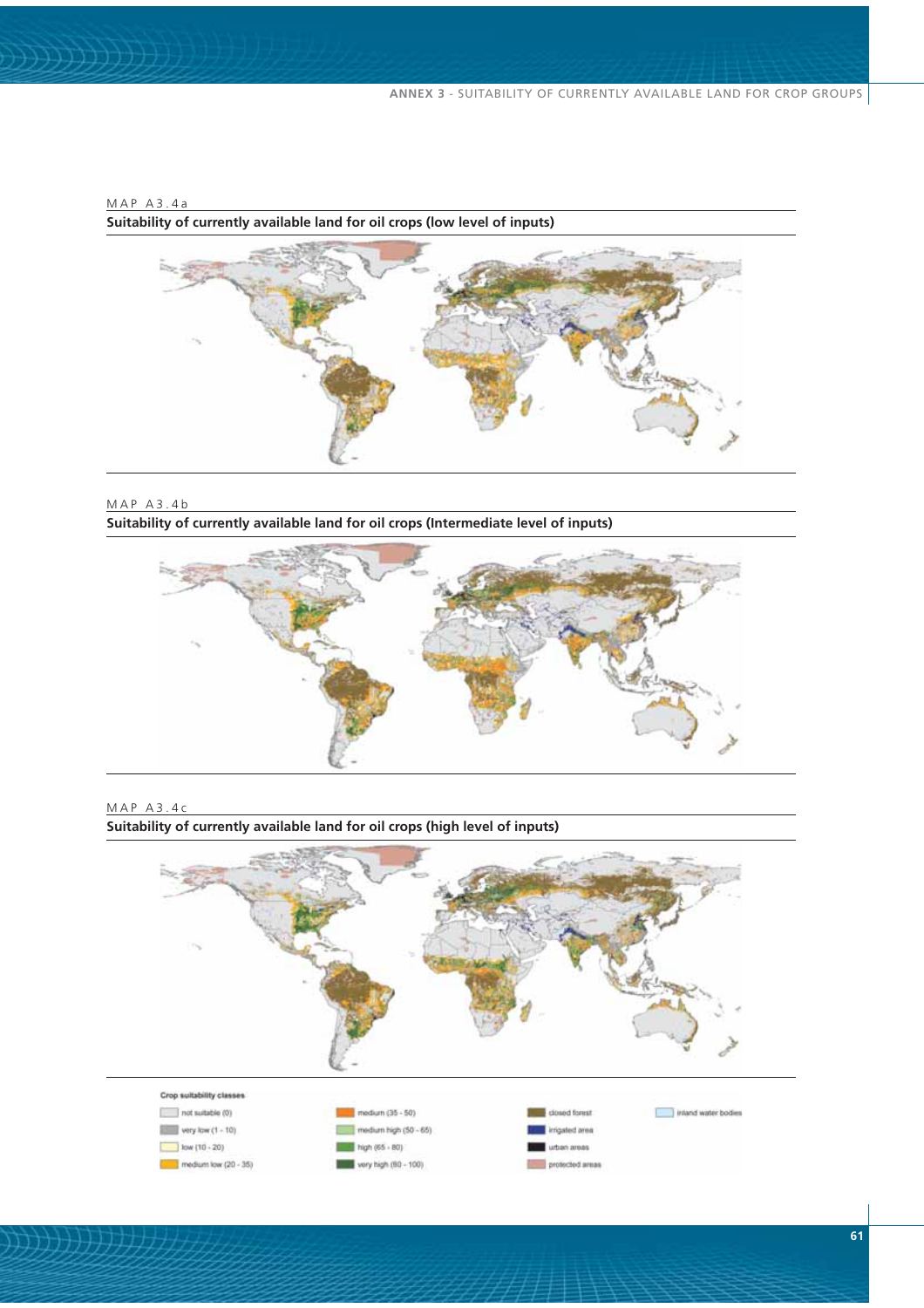MAP A3.5a **Suitability of currently available land for pulses (low level of inputs)**



MAP A3.5b **Suitability of currently available land for pulses (Intermediate level of inputs)**



MAP A3.5c

**Suitability of currently available land for pulses (high level of inputs)**

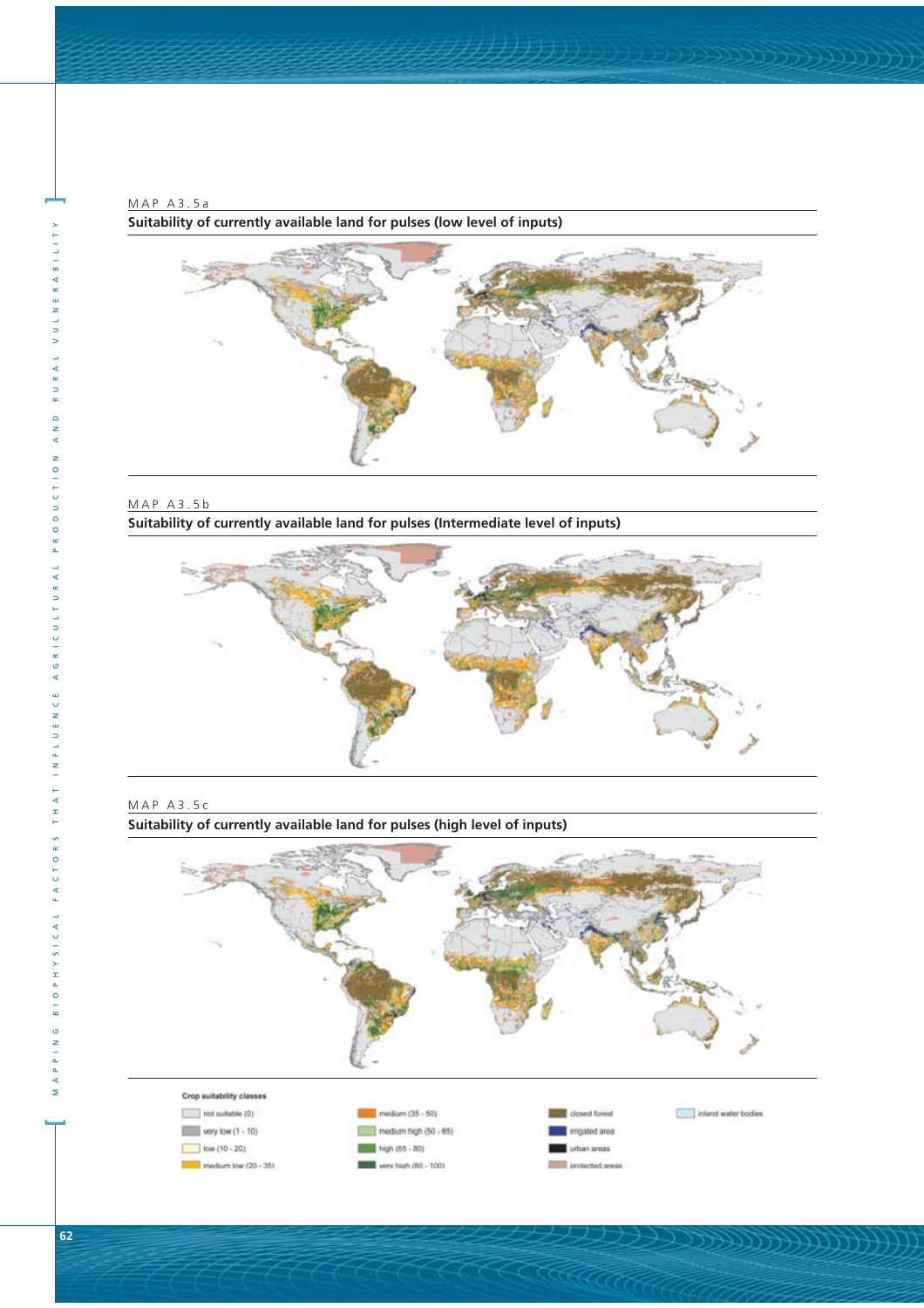

MAP A3.6b **Suitability of currently available land for roots and tubers (Intermediate level of inputs)**





**Suitability of currently available land for roots and tubers (high level of inputs)**

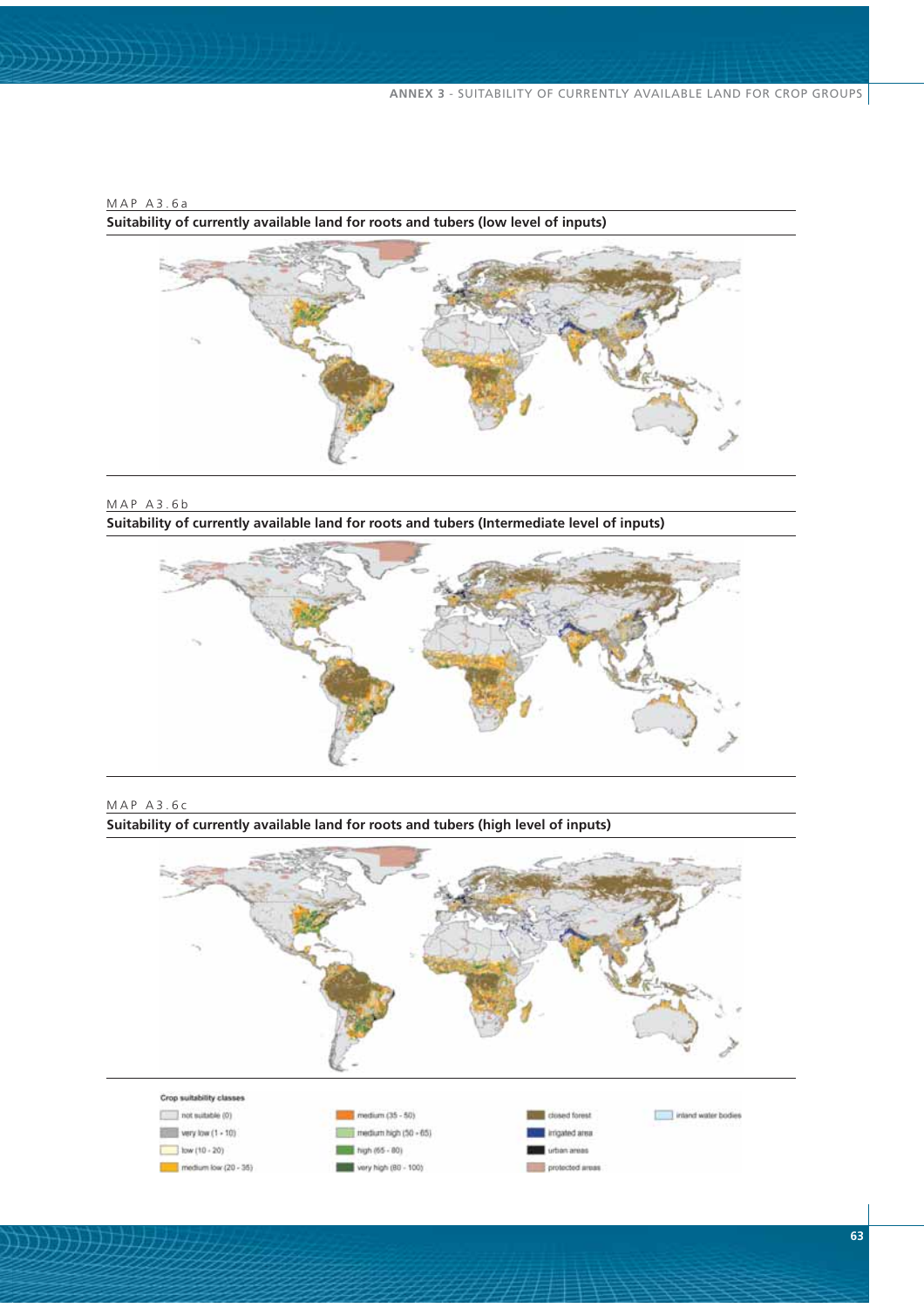MAP A3.7a **Suitability of currently available land for sugar crops (low level of inputs)**



MAP A3.7b

**Suitability of currently available land for sugar crops (Intermediate level of inputs)**





**Suitability of currently available land for sugar crops (high level of inputs)**

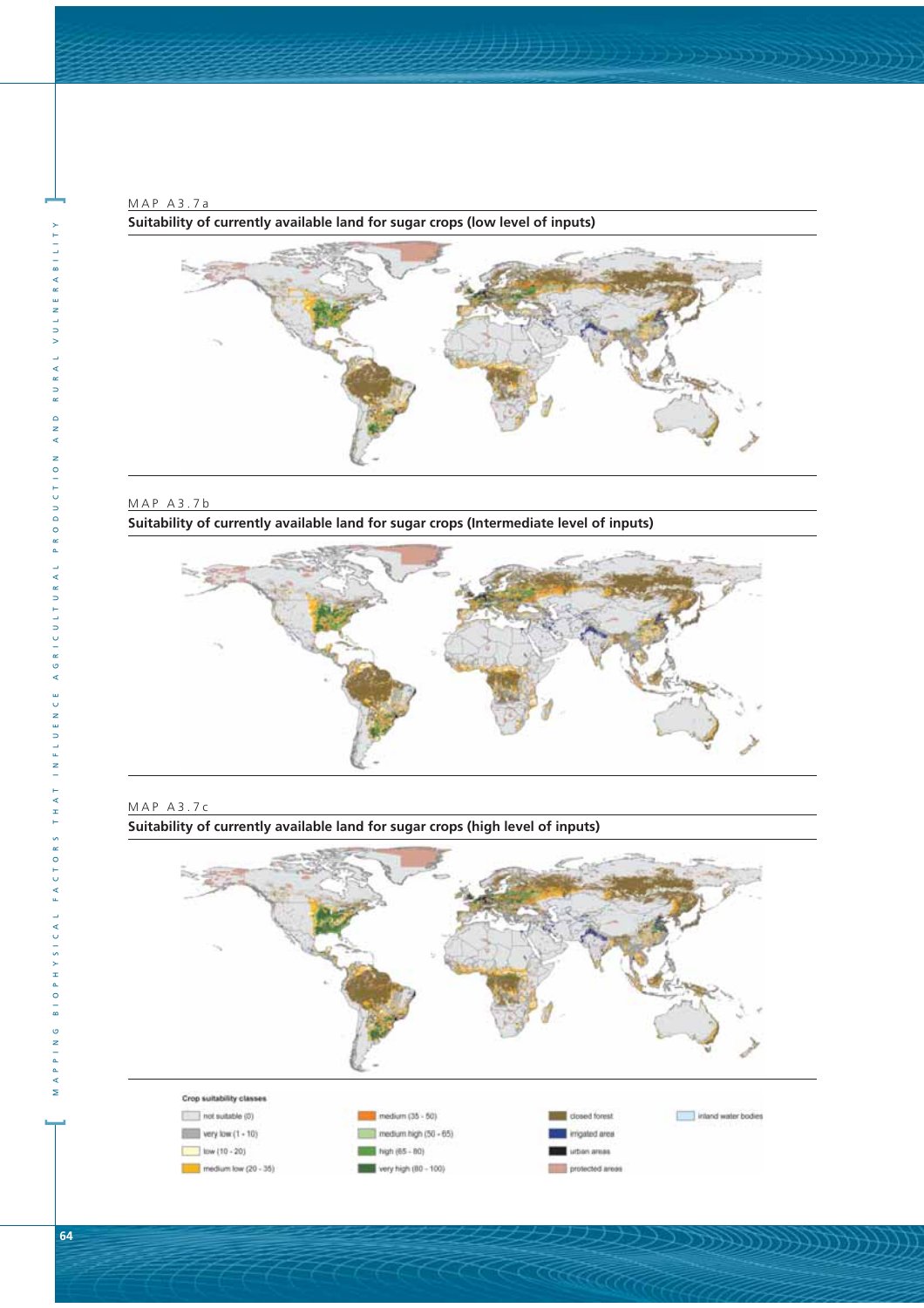

MAP A3.8b

MAP A3.8a

**Suitability of currently available land for tree fruits (Intermediate level of inputs)**